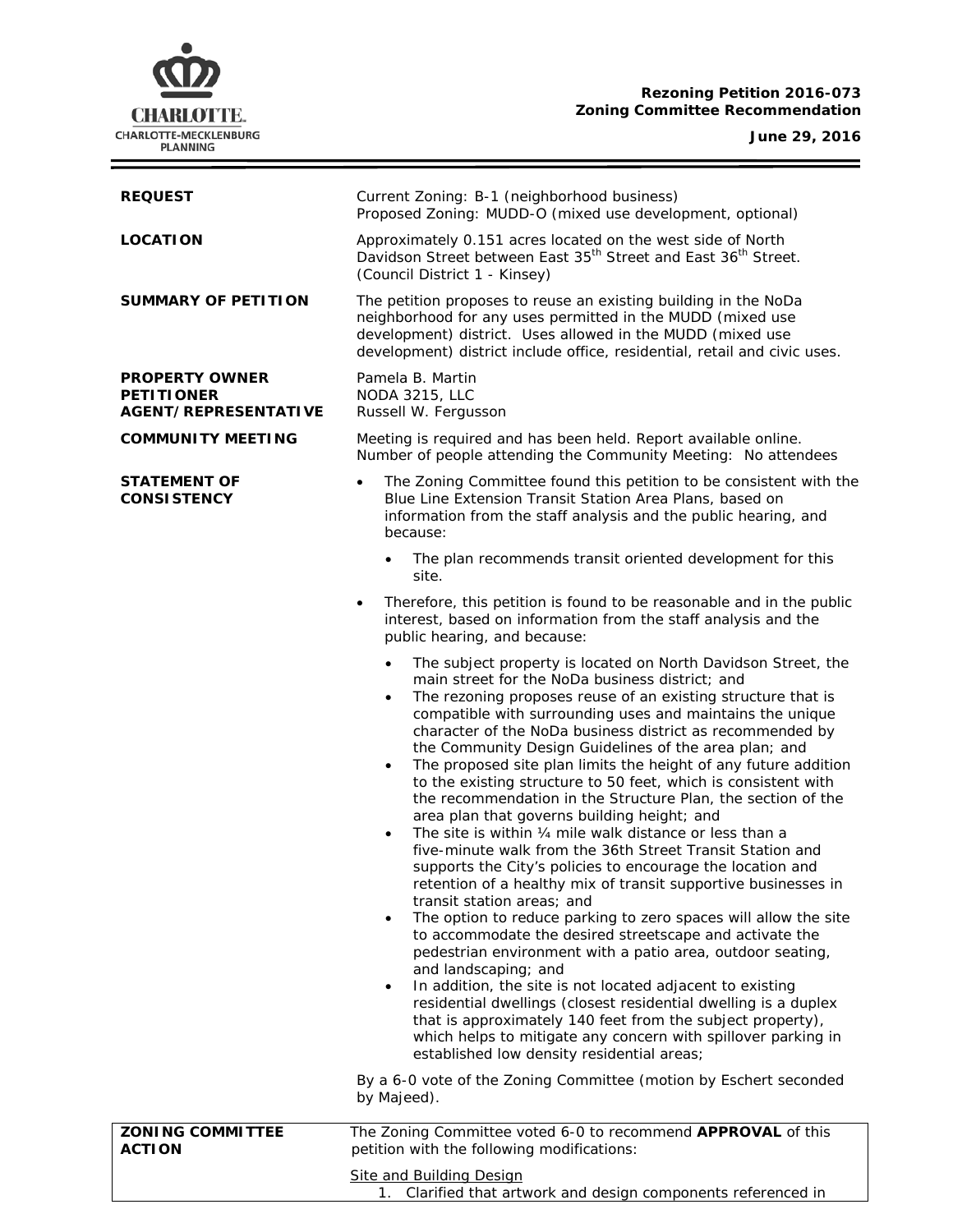|                                              |                                                                                                                                                                                                                                                           | Note 6C under "Architectural Standards" and labeled on Sheet<br>AZ-1 will be provided in outdoor spaces as part of patio and<br>planting areas.<br>2. Specified that additional covered patios and permanent fixed<br>awnings may be added to existing buildings.<br>3. Labeled the existing/future back of curb along North Davidson<br>Street on the site plan.<br>4. Clarified information regarding changes or modifications to the<br>existing mural as follows: "Existing building mural shall remain |  |
|----------------------------------------------|-----------------------------------------------------------------------------------------------------------------------------------------------------------------------------------------------------------------------------------------------------------|-------------------------------------------------------------------------------------------------------------------------------------------------------------------------------------------------------------------------------------------------------------------------------------------------------------------------------------------------------------------------------------------------------------------------------------------------------------------------------------------------------------|--|
|                                              |                                                                                                                                                                                                                                                           | and may be modified but existing lettering may be removed.<br>Modifications to the mural shall not result in the mural<br>becoming a sign as determined by the Zoning Administrator."                                                                                                                                                                                                                                                                                                                       |  |
| <b>VOTE</b>                                  | Motion/Second:<br>Yeas:<br>Nays:<br>Absent:<br>Recused:                                                                                                                                                                                                   | Eschert / Sullivan<br>Eschert, Labovitz, Lathrop, Majeed, Sullivan, and<br>Wiggins<br><b>None</b><br>Dodson<br><b>None</b>                                                                                                                                                                                                                                                                                                                                                                                  |  |
| <b>ZONING COMMITTEE</b><br><b>DISCUSSION</b> | Staff provided an overview of the petition and noted that there are no<br>outstanding issues. A committee member expressed concern about<br>limiting the maximum building height to 50 feet due to the uncertainty<br>of what may be built in the future. |                                                                                                                                                                                                                                                                                                                                                                                                                                                                                                             |  |
| <b>STAFF OPINION</b>                         | Staff noted that this petition is consistent with the <i>Blue Line Extension</i><br><b>Transit Station Area Plans.</b><br>Staff agrees with the recommendation of the Zoning Committee.                                                                   |                                                                                                                                                                                                                                                                                                                                                                                                                                                                                                             |  |

#### **FINAL STAFF ANALYSIS**

#### **(Pre-Hearing Analysis online at [www.rezoning.org\)](http://www.rezoning.org/)**

#### **PLANNING STAFF REVIEW**

#### • **Proposed Request Details**

- The site plan accompanying this petition contains the following provisions:
- Reuse of an existing 2,000-square foot building, with the addition of a potential 500-square foot roof deck and a 3,500-square foot patio and exterior seating area.
- Existing building to remain the same height with the exception of a potential roof patio, additional covered patios, and permanent fixed awnings.
- Maximum building height of 50 feet.
- Petitioner can only add windows and/or glazing to the side of the building facing North Davidson Street, and the existing windows may not be covered under any circumstances. Other urban design elements include pedestrian oriented entrances, and covered and uncovered patios.
- Artwork and design components shall be incorporated, and the existing building mural on the front façade shall remain while the existing lettering may be removed.
- 16-foot front setback measured from the back of the existing/future curb, whichever is greater.
- Existing building mural shall remain and may be modified but existing lettering may be removed. Such modifications shall not result in the mural becoming a sign as determined by the Zoning Administrator.
- Optional Provisions:
	- Parking requirements shall be reduced to zero total spaces for any permitted uses and no parking shall be required for the proposed expansion.
	- Existing buildings, façade, entryways and doors may be preserved and additional doorways may be added, including roll-up doors.
	- The existing sidewalk footprint shall remain with improvement of the curb and implementation of a modified Type II commercial drive.
	- Planting areas, as shown, shall replace the requirement for planting strips and may encroach into the 16-foot setback.

## • **Public Plans and Policies**

- The *Blue Line Extension Transit Station Area Plans* (2013) recommend transit oriented development on the subject site. The site is within the 36<sup>th</sup> Street Transit Station area.
- The Community Design Guidelines within the plan encourage the reuse of existing